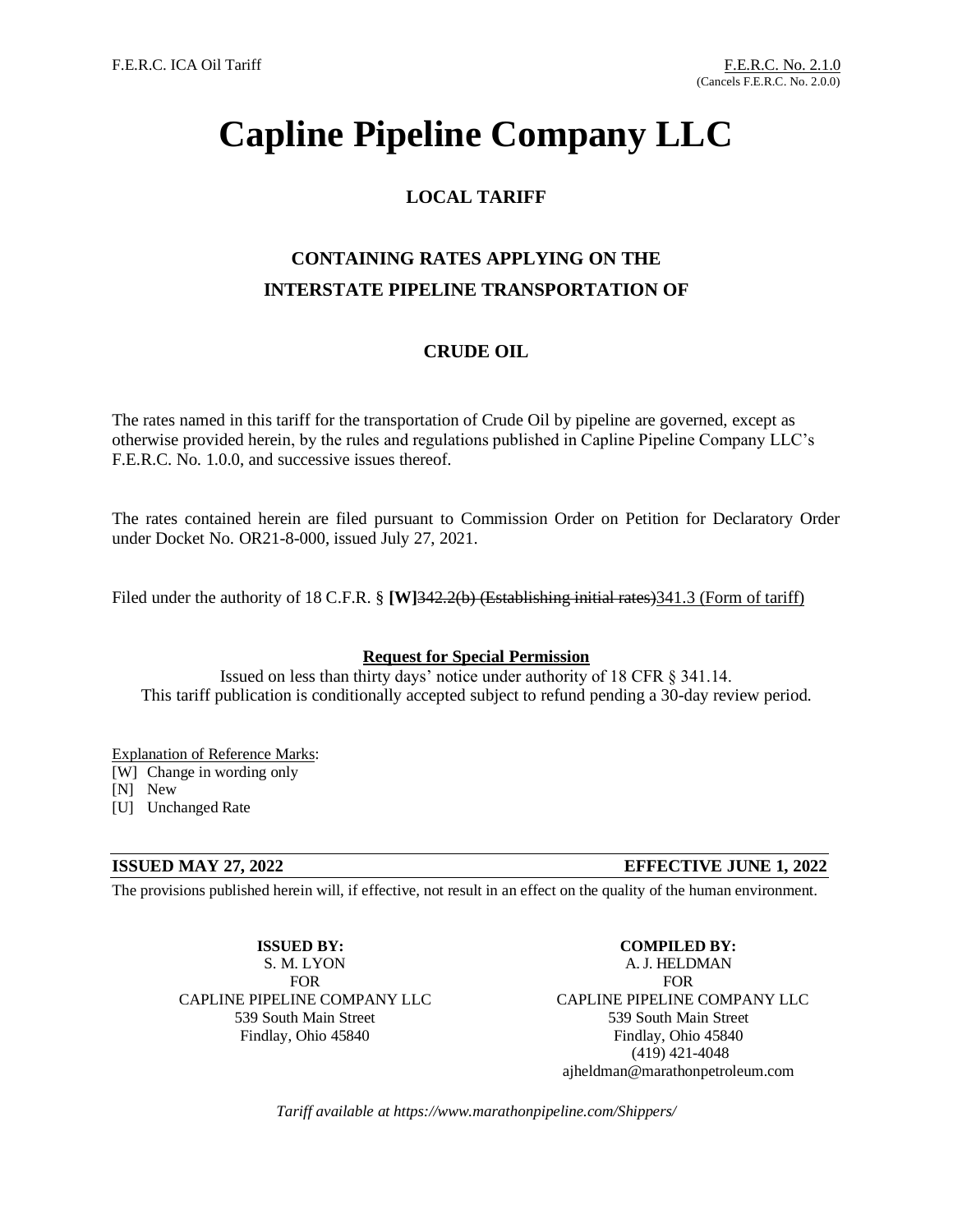| From          | Tо                  | <b>Uncommitted</b><br><b>Shipper</b><br>Rate<br>[Note 1] | [N]Temporary<br><b>Heavy Crude</b><br>Oil Volume<br><b>Incentive Rate</b><br>[Note 2] |                 |                                      | <b>Committed Shipper Rates*</b> |                         |              |
|---------------|---------------------|----------------------------------------------------------|---------------------------------------------------------------------------------------|-----------------|--------------------------------------|---------------------------------|-------------------------|--------------|
| Patoka,<br>IL | St.<br>James.<br>LA | $[U]$ \$3.75                                             | $[N]$ \$1.95                                                                          | <b>TSA Term</b> | <b>TSA Monthly Volume Commitment</b> |                                 |                         |              |
|               |                     |                                                          |                                                                                       |                 |                                      | $25,000-$                       | $50,000-$               |              |
|               |                     |                                                          |                                                                                       |                 | $<$ 25,000                           | 49,999                          | 99,999                  | >100,000     |
|               |                     |                                                          |                                                                                       |                 | <b>BPD</b>                           | <b>BPD</b>                      | <b>BPD</b>              | <b>BPD</b>   |
|               |                     |                                                          |                                                                                       | 5 Years         | $ U $ \$2.50                         | $[U]$ \$2.35                    | $[U]$ \$2.25            | $ U $ \$2.05 |
|               |                     |                                                          |                                                                                       | 7 Years         | $[U]$ \$2.35                         | $[U]$ \$2.20                    | [U] $$2.05$             | $[U]$ \$1.90 |
|               |                     |                                                          |                                                                                       | 10 Years        | [U] $$2.20$                          | [U] $$2.05$                     | [U] $$1.95$ [U] $$1.75$ |              |

## **TABLE OF RATES**

### **ALL RATES ARE LISTED IN DOLLARS PER BARREL OF 42 U.S. GALLONS**

\* Committed Shipper Rates are only available to Shippers who executed a Transportation Service Agreement with Carrier in response to the January 2019 Binding Open Season to commit to transporting, or paying a deficiency fee in lieu thereof, a certain specified volume of Crude Oil.

### **NOTES**

**Note 1:** The Uncommitted Shipper Rate shall apply in an Operating Month to the following movements: (i) all shipments by Uncommitted Shippers, and (ii) all shipments of Non-Qualifying Incremental Barrels (as such term is defined in the TSA) by Committed Shippers. Shipments of Qualifying Incremental Barrels by Committed Shippers (as such term is defined in the TSA) shall be charged the Committed Rate.

**[N]Note 2:** A Temporary Heavy Crude Oil Volume Incentive Rate ("HVIR") is available to any Shipper that ships more than 50,000 Barrels Per Day ("BPD") of Heavy Crude Oil per month. Only the Heavy Crude Oil Barrels over 50,000 BPD will be eligible for the HVIR. Additionally, for Committed Shippers, only Non-Qualifying Incremental Barrels will be eligible for the HVIR. A Shipper who elects to use the HVIR will not earn Shipment History for any Heavy Crude Oil Barrel moved at the HVIR. A Shipper may elect to waive the HVIR for eligible Heavy Crude Oil Barrels and pay the Uncommitted Shipper Rate.

### **EXCEPTIONS AND ADDITIONS**

### **[N]An addition to the rules and regulations published in Carrier's F.E.R.C. No. 1.1.0, and successive issues thereof:**

Item No. 5, Definitions, "Shipment History" – In addition to the meaning set forth for "Shipment History", the following shall also apply: Barrels shipped under the Heavy Crude Oil Volume Incentive Rate ("HVIR"), as outlined in Carrier's rates tariff on file with the F.E.R.C., shall be excluded from the Shipment History of a Regular Shipper or a Committed Shipper and shall have no applicability to the allocation procedures set forth in Item No. 50.

### **VISCOSITY FEE**

In addition to the Transportation rates listed above, a Viscosity Fee shall be assessed on each Barrel having a viscosity greater than or equal to 55 Saybolt Universal Seconds (SUS) at sixty degrees Fahrenheit (60°F). The Viscosity Fee shall be calculated by multiplying the Transportation rate applicable to the Barrel times the corresponding percentage outlined in the table below, based on the viscosity of the Barrel of Crude Oil, which shall be determined based on the Crude Oil type elected by Shipper in its Nomination and which has been verified by Carrier:

| <b>Viscosity Range</b> | <b>Viscosity Fee</b> |  |  |  |
|------------------------|----------------------|--|--|--|
| $SUS$ at $60^{\circ}F$ | (percentage of rate) |  |  |  |
| 55.00-349.99           | 8%                   |  |  |  |
| 350.00-999.99          | 22%                  |  |  |  |
| 1000.00-1621.00        | 27%                  |  |  |  |